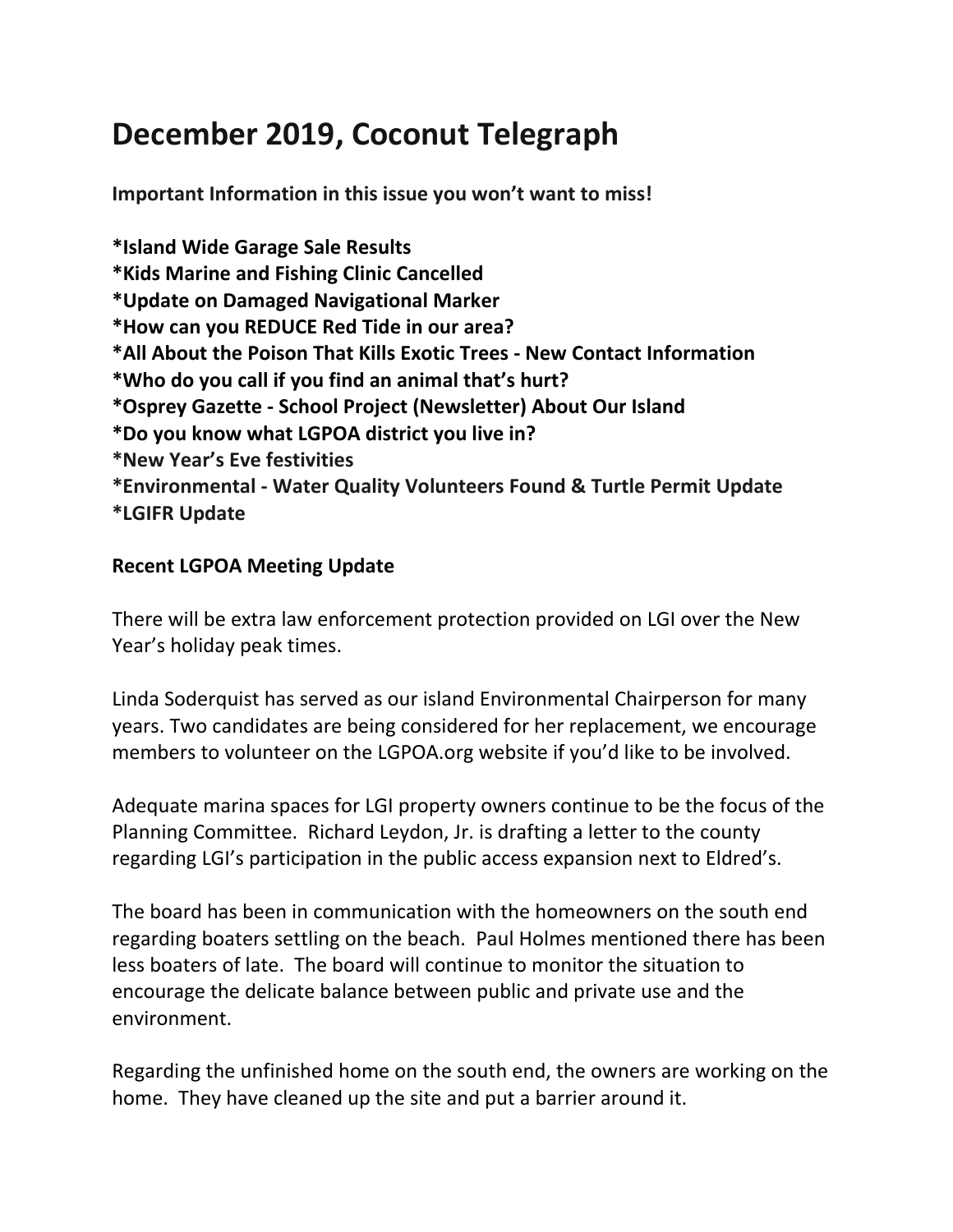The board is aware that the county's five-year plan includes mainland sewer hook up for the entire island. We are monitoring the plans' status and will keep members informed.

Richard Leydon would like to form a committee to evaluate information and gather statistics regarding the ongoing red tide problem. Anyone interested please contact [twrhonda@gmail.com.](mailto:twrhonda@gmail.com)

Full minutes from the meeting can be found at [LGPOA.org.](http://lgpoa.org/)

# **\*Island Wide Garage Sale Results**

We had ten sales at the Island Wide Garage Sale on the Friday after Thanksgiving this year. Sadly, attendance by islanders was down. Hopefully next year will be better!

## **\*Kids Marine and Fishing Clinic Cancelled**

The clinic was cancelled due to red tide in the bay. The organizers are looking at Easter weekend to reschedule. If you or your family has participated in a clinic in the past, please take a minute and jot down your child's experience, I'd love to share them in the next telegraph at twrhonda@gmail.com.

# **\*Update on Damaged Navigational Marker**

Richard Leydon Jr., Navigational Chair, called and alerted his contact at Charlotte County of the damaged marker in the bay by Hideaway. It is scheduled for replacement.

#### **\*How can you REDUCE Red Tide in our area?**

Islander Barry Hurt has helped create and serves on the science advisory board for a plan to help naturally reduce red tide in Charlotte Harbor Estuary. It's called the ABC Plan, A Billion Clams for a healthier Charlotte Harbor.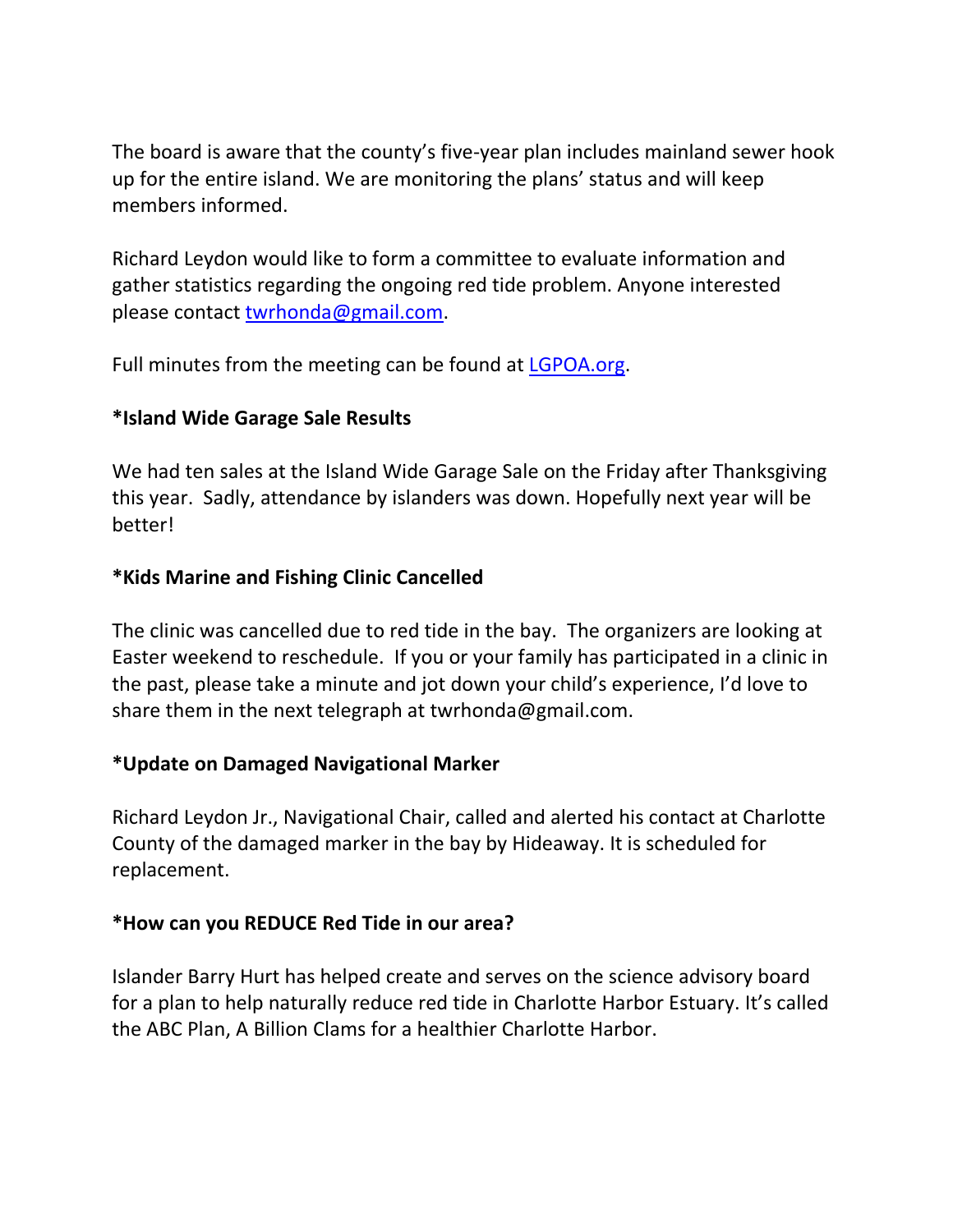Very interesting information and how to donate can be found at [www.clamrestore.com.](http://www.clamrestore.com/)

Please join the LGPOA in supporting a fellow islander with his passion to reduce red tide in our area.

# **\*Who do you call if you find an animal that's hurt?**

The Wildlife Center of Venice will help you if you've found an animal in need at 941-484-9657. If you'd like more information or want to make a donation you can do so at www.wildlifecenterofvenice.org. And lastly, if you are interested in helping the center with LGI animals please contact [twrhonda@gmail.com.](mailto:twrhonda@gmail.com)

## **\*All About the Poison That Kills Exotic Trees - new contact information**

Tired of **Brazilian Peppers and Australian Pines** on your property? Element 4, a biodegradable poison that is sprayed on the cut limbs of the plant, is the answer. The park service uses the product to eliminate exotics and LGPOA has purchased Element 4 for our use. You can either spray the poison on the stumps or "skirt" the tree before cutting it down. Skirting is cutting a ring around the base of the trunk and spraying the poison on it while it still stands. The tree will die and be easier to remove.

Contact Jennifer McCullough at [RummysWay@gmail.com](mailto:RummysWay@gmail.com) or call 303-809-0493 to make an appointment. Bring a plastic spray bottle to contain it in. Texting or calling would be best, as Jennifer doesn't check her email very often.

#### **\*The Osprey Gazette - School Project About Our Island**

Neesa, the editor, is a fifteen year-old islander that's been coming to LGI since she was six. She's working to earn elective credit in her 9th grade year over her family's (fall/winter into early spring) stay on the island. She intends to interview an island resident for each edition, include a featured plant/animal/shell and perhaps a book review (good beach read) plus much more. You can get your copy from plastic holders she's put up on island bulletin boards, at the library or "subscribe" to be on her email list. If you would like to submit contributions, offer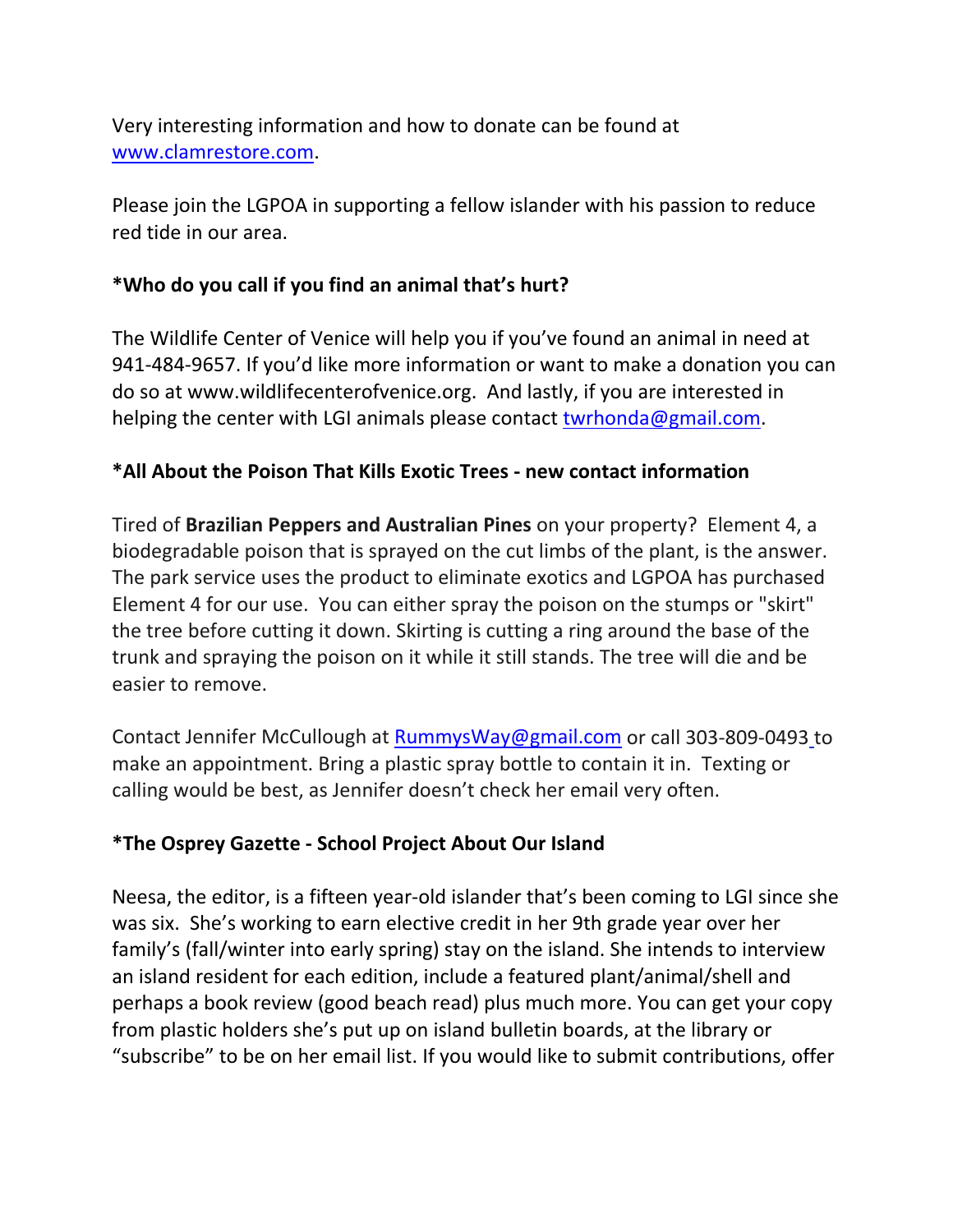comments or ideas, or be added to her email list, please direct the information to her on email at theospreygazette@gmail.com.

### **\*Do you know which LGPOA district are you in?**

· District 1: 8000 – 8288

· District 2: 8292 – 8538, including: 8542, 8550, 8556, 8560, 8564, 8568, 8570, 8576, 8578, 8586

· District 3: 8594 – 8888, including: 8546, 8554, 8558, 8562, 8566, 8574, 8582, 8590, excluding: 8802-8818 (even #'s)

- · District 4: 8890 9134, including: 8802-8818 (even #'s)
- · District 5: 9140 9394
- District 6: Hideaway Bay
- · District 7: 9420 9646, excluding: 9494, 9498, 9502
- District 8: 9660 9908, including: 9494, 9498, 9502

#### **\*New Year's Eve festivities**

Island contractors sponsor the New Year's Eve potluck, lighted golf cart parade and band at the golf cart shop as a thank you to islanders. It is not an LGPOA event. There will be signs on island bulletin boards shortly with more details or you can call the participating contractors for more information.

#### **\*Environmental**

Water Quality Volunteers Found!

Two volunteers stepped up to replace Linda Soderquist of her Water Quality duties. They will begin training in 2020 for this important job.

Turtle Permit Update

Laura Dallas and her family won't be holding the permit in 2020. Please extend a huge thank you to them for all their hours of work collecting data, organizing schedules and preserving and encouraging education about our precious turtles and turtle nests. Islanders are completing the steps necessary to acquire the permit for Little Gasparilla Island for 2020.